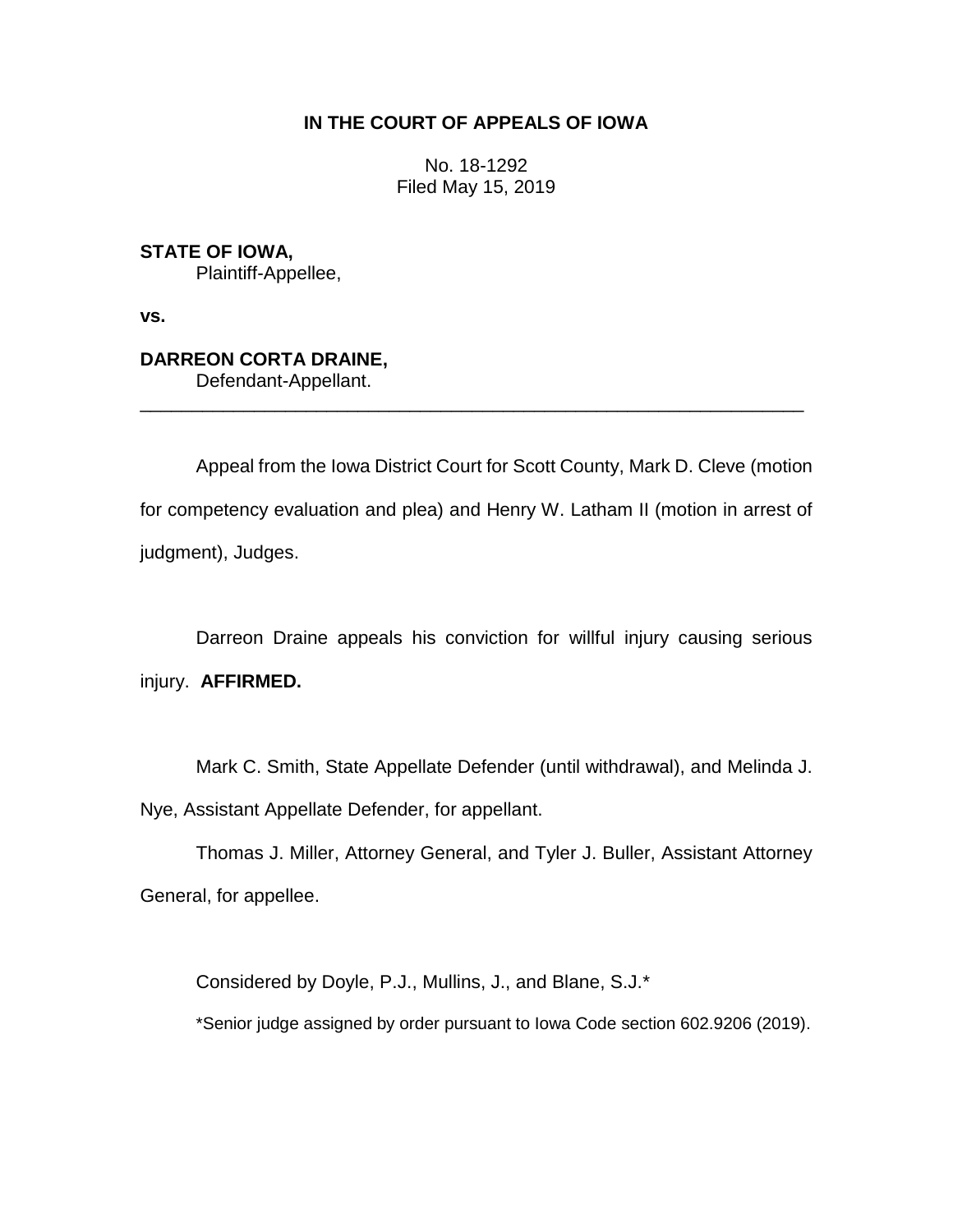#### **MULLINS, Judge.**

Darreon Draine appeals his conviction, following a guilty plea, of willful injury causing serious injury, in violation of Iowa Code section 708.4(1) (2018). He argues the district court erred in denying his motion for competency testing. He also asserts the court abused its discretion in denying his motion in arrest of judgment.

### **I. Background Facts and Proceedings**

The record reveals the following. In 2018, Draine was charged with willful injury causing serious injury following an altercation with a staff member at the Wittenmeyer Youth Center. He was sixteen at the time of the offense. Draine suffers from oppositional defiance disorder (ODD) and attention deficit hyper activity disorder (ADHD). He is of below average intelligence, was held back one year in school, and has received special-education services. He previously underwent a cognitive evaluation at University of Iowa Hospitals, and his "general intellectual abilities were estimated to be in the extremely low range . . . with difficulties observed across verbal and nonverbal domains."

Draine moved for a reverse waiver to transfer jurisdiction of this proceeding to the juvenile court, claiming services in the juvenile system would be beneficial to his rehabilitation. The district court held an evidentiary hearing on the issue, and Draine presented his mental-health, school, and medical records in support of his motion. The court denied the motion and retained the proceeding; it cited Draine's extensive juvenile criminal history and past failed rehabilitative attempts in the juvenile system.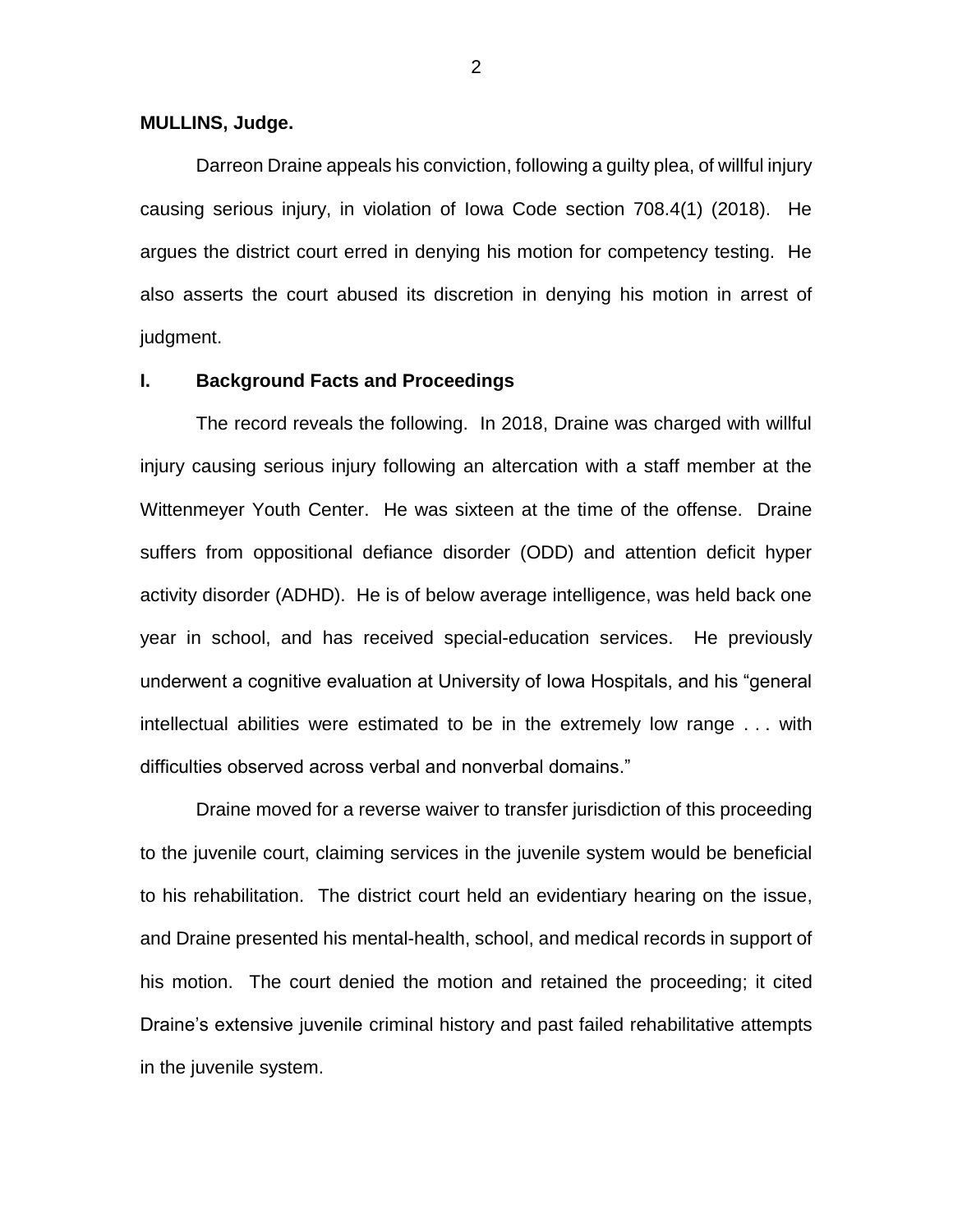Roughly one month after the court denied Draine's reverse-waiver motion, defense counsel became concerned with Draine's ability to assist with his own defense due to his ODD, ADHD, and low cognitive functioning. Counsel moved the district court to order Draine's competency be assessed. Counsel cited Draine's ODD, ADHD, low cognitive functioning, difficulty concentrating, erratic behavior, difficulty remembering counsel, and an instance when Draine began to threaten counsel following a meeting to support his motion. The court denied the motion, concluding "on the record presented [Draine] has not sustained by a probable cause standard any allegations that he suffers from one or more mental disorders which prevent him from appreciating the charge, understanding the proceedings, or assisting in his own defense," and Draine did not undergo any competency testing.

Draine then agreed to plead guilty as charged. At the plea hearing, Draine's responses to the court's inquiries were generally appropriate. There were two instances during the plea colloquy when Draine's responses did not comport with the posed question. When the court inquired if Draine believed his actions were justified, Draine asked what justified meant and defense counsel clarified the word's meaning to Draine. Counsel asked Draine: "Did you have any right to do that to [the victim]?" Draine responded: "Yeah." After an off-the-record discussion between Draine and his counsel, Draine was questioned if he was justified in his actions and he responded in the negative. When asked if he agreed with the minutes of evidence, Draine responded in the affirmative. However, counsel clarified they previously discussed the minutes of evidence at length and Draine actually disagreed with a portion of the minutes that stated he struck the victim with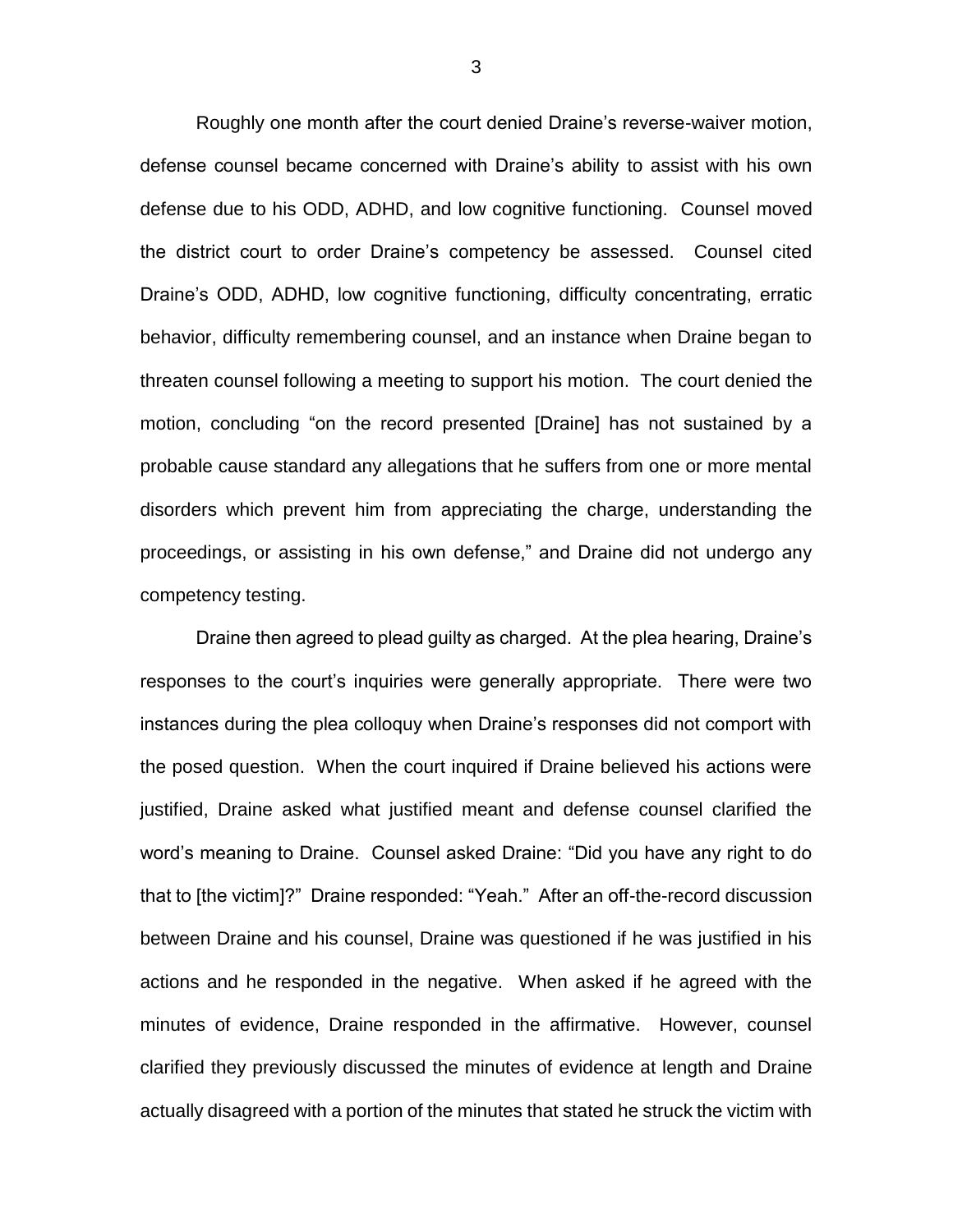a radio and insisted he only struck the victim with his fist. Following the colloquy, the court accepted Draine's plea.

Prior to sentencing, Draine filed a motion in arrest of judgment, alleging "he did not understand that he was entering a guilty plea" at the plea hearing. The court held a hearing on the matter. Draine testified he did not know what he was signing when he signed the plea agreement, did not understand the questions posed during the plea colloquy, and did not want to plead guilty to the charge. The court found Draine's plea to be knowing and voluntary, denied Draine's motion, and sentenced Draine to ten years of incarceration with placement at the juvenile offender unit.

Draine now appeals.

#### **II. Analysis**

Draine has three complaints on appeal. He claims the district court erred in denying his request for a competency evaluation, should have ordered a competency evaluation following his motion in arrest of judgment, and abused its discretion in denying the motion in arrest of judgment because his plea was not knowing and intelligent.

We first address Draine's claim the court erred in denying his request for a competency evaluation. It is critical to assess the competency of a defendant when it is reasonably called into question because "the conviction of an incompetent defendant violates due process." *See State v. Einfeldt*, 914 N.W.2d 773, 778 (Iowa 2018). When a defendant's competency is questioned, "due process requires a threshold hearing to be held to determine if there is sufficient doubt regarding the defendant's mental capacity to show a need for further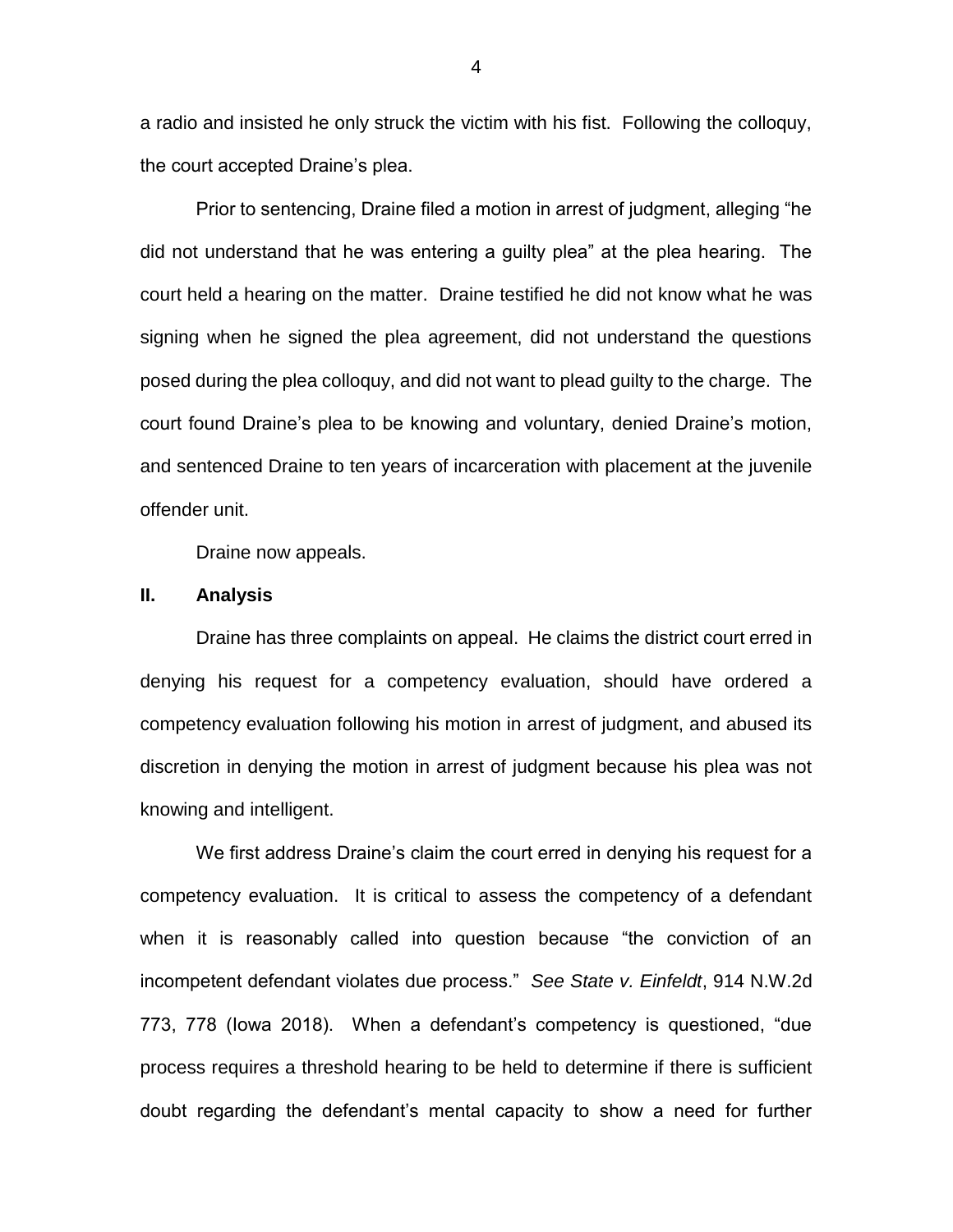evaluation." *Id.* at 779. Because of the constitutional implications, we review the

denial of a motion for a competency evaluation de novo. *See id.* at 780.

Iowa Code section 812.3 provides a procedural mechanism for district courts when a defendant's competency is at issue. Subsection (1) provides, in relevant part, the following:

If at any stage of a criminal proceeding the defendant or the defendant's attorney, upon application to the court, alleges specific facts showing that the defendant is suffering from a mental disorder which prevents the defendant from appreciating the charge, understanding the proceedings, or assisting effectively in the defense, the court shall suspend further proceedings and determine if probable cause exists to sustain the allegations. The applicant has the burden of establishing probable cause.

Iowa Code § 812.3(1). Probable cause is established "when a reasonable person

would believe that there is a substantial question of the defendant's competency."

*See Einfeldt*, 914 N.W.2d at 779. Subsection (2) of section 812.3 provides for the

next step if the court finds probable cause supporting the incompetency claim. It

states, in relevant part:

Upon a finding of probable cause sustaining the allegations, the court shall suspend further criminal proceedings and order the defendant to undergo a psychiatric evaluation to determine whether the defendant is suffering a mental disorder which prevents the defendant from appreciating the charge, understanding the proceedings, or assisting effectively in the defense.

Iowa Code § 812.3(2).

In the instant case, Draine asserts the district court erred when it terminated its inquiry into his competency after finding he failed to establish probable cause of his incompetency following the preliminary hearing. On appeal, we consider whether the evidence was sufficient to convince a reasonable person there was a substantial question as to whether Draine suffered from a mental disorder that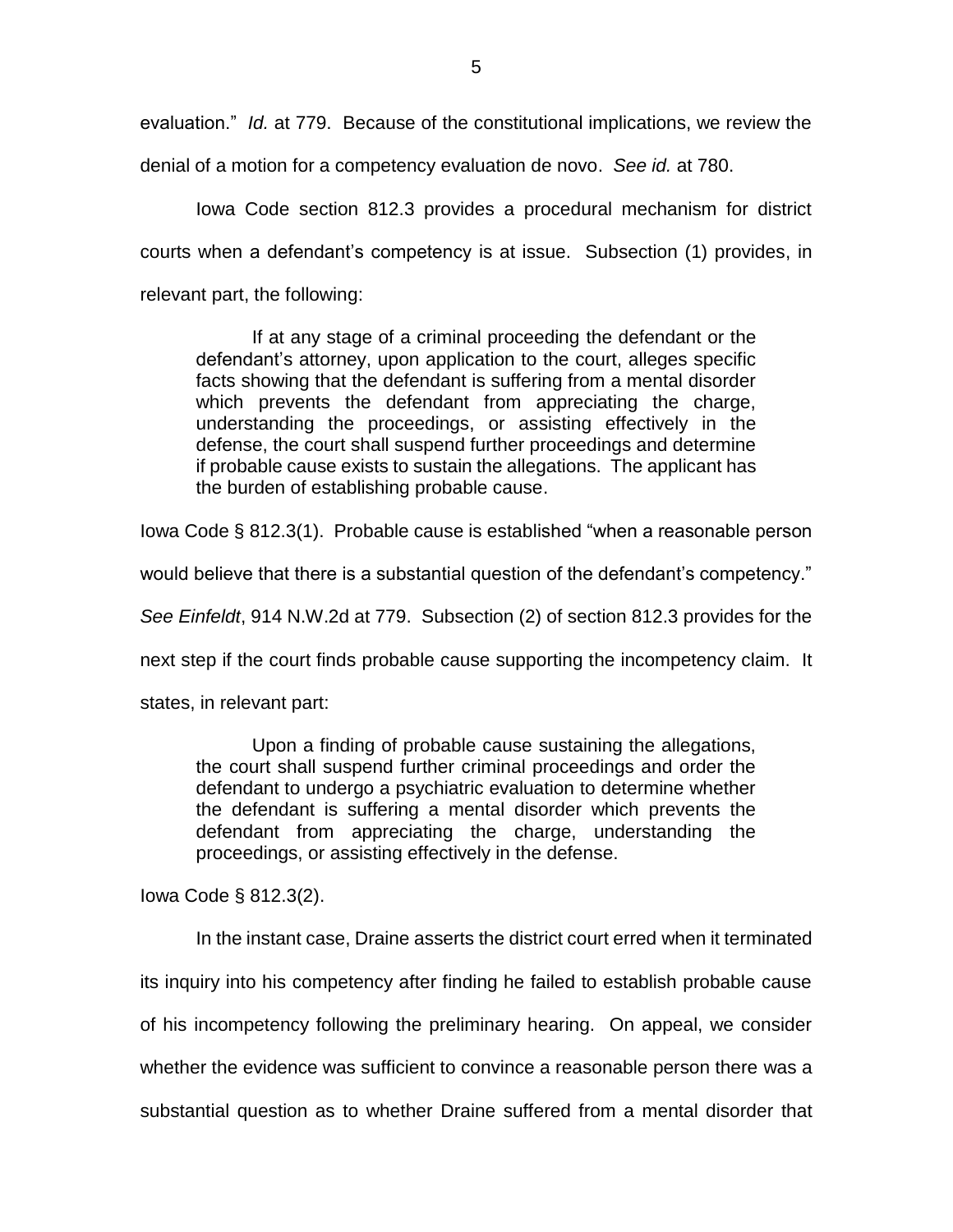prevented him from appreciating the charge, understanding the proceedings, or assisting effectively in his defense. *See id.* § 812.3(1). When reaching our conclusion, "relevant considerations include (1) [Draine's] apparent irrational behavior, (2) any other demeanor that suggests a competency problem, and (3) any prior medical opinion of which the trial court is aware." *State v. Mann*, 512 N.W.2d 528, 531 (Iowa 1994). Additionally, defense counsel's statements questioning Draine's competency play an important role in a probable-cause determination. *See Einfeldt*, 914 N.W.2d at 780. When contemplating if Draine had a rational understanding of the proceedings, we consider more than whether he was "oriented to time and place" and also consider whether he had an "accurate perception of reality and proper response to the world around [him], not disruptive behavior and a paranoid relationship with counsel." *Id.* at 781.

Draine's counsel's statement to the court at the preliminary hearing revealed troubling concerns. *See id.* at 780 ("The professional statement of [the defendant]'s attorney regarding the difficulty of representation plays an important role."). Specifically, counsel stated:

Over the course of my involvement with Mr. Draine, there have been difficulties with him understanding essentially what I'm telling him. In fact, I met with him yesterday, and even though he has been able to identify me previously, he misidentified me as his juvenile court attorney yesterday as opposed to his district court attorney initially.

Again, one of those things that by itself might be understandable, but having seen Mr. Draine identify me in a very different—several very different contexts, it was striking to me that he misidentified me. There have been multiple outbursts that have been witnessed by multiple people by Mr. Draine. His attention span appears to be about 20 minutes long.

I met with him yesterday, and although we had some difficulty communicating, we got through what I wanted to get through fairly quickly, probably in about 20 minutes or so. I was then ready to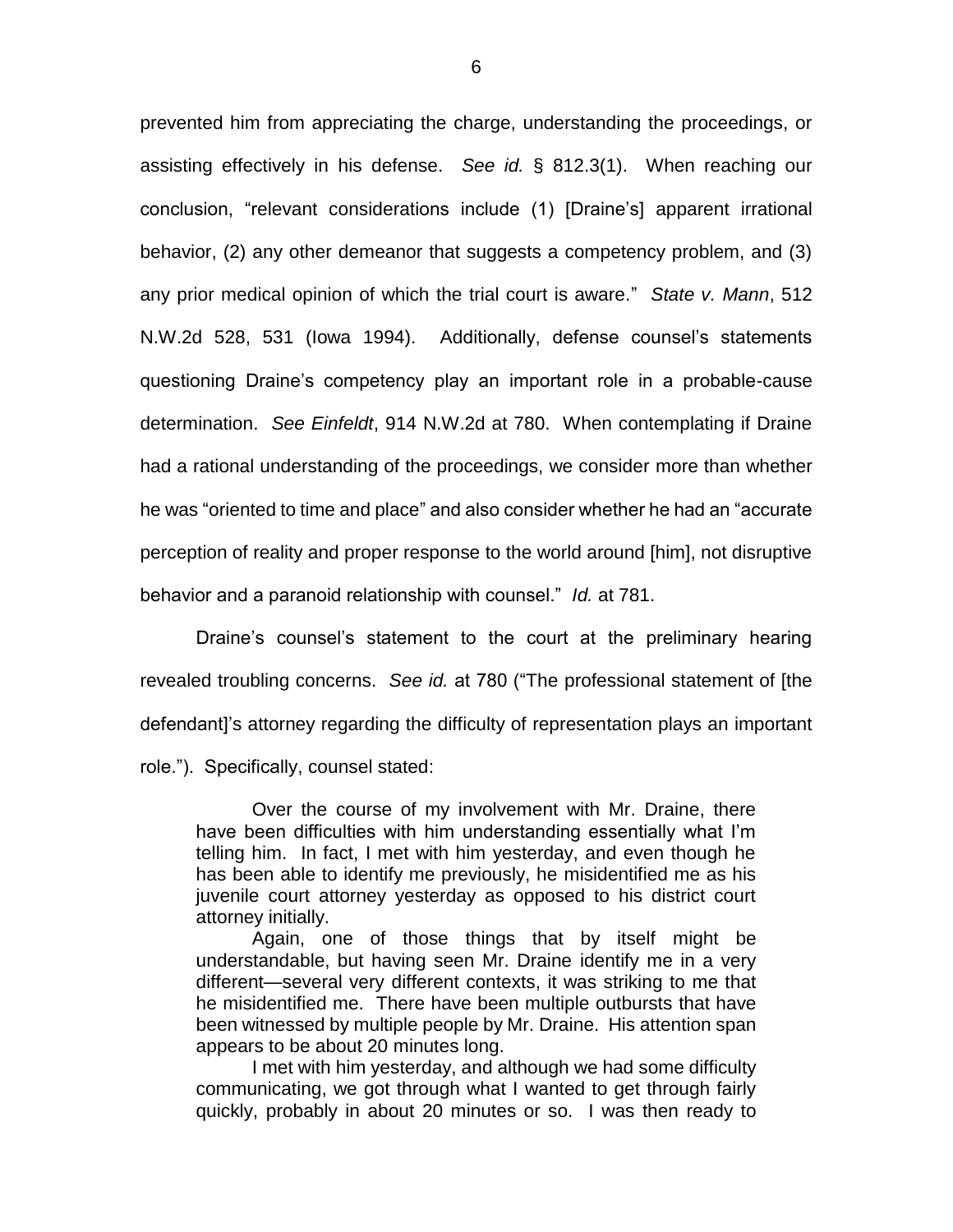leave, press the button, and it took the jail some time to come get me so we engaged in small talk and all of a sudden Mr. Draine was threatening me first for talking with him and then for looking at him.

I am extremely concerned about whether he will be able to manage himself in trial . . . .

Amongst other things that he has done at the jail, I understand that he has urinated all over the cell. I understand that he has engaged in continuous threatening behavior at the jail, behavior that if it were to continue at trial would be clearly detrimental. I don't think there's any question that Mr. Draine has a mental health disorder or multiple mental health disorders.

This statement might have provided the court with "a credible initial showing" that Draine's mental state impeded his ability to assist his counsel during the proceedings and revealed Draine's burgeoning paranoid relationship with his counsel. *See id.* at 781. Draine's medical records show his "general intellectual abilities were estimated to be in the extremely low range . . . with difficulties observed across verbal and nonverbal domains." While subnormal intelligence alone is insufficient to declare a defendant incompetent, it is a relevant factor to consider in conjunction with others. *See Mann*, 512 N.W.2d at 531.

But, as the State points out, counsel's statement at the preliminary hearing includes a concession that, although it was difficult, counsel "got through what [he] wanted to get through fairly quickly" when meeting with Draine. Further, the record made at the reverse-waiver hearing on March 27, 2018, makes clear that the professionals who had worked with Draine over the years concluded his behaviors were intentional and his violent behavior was not deterred even after his participation in numerous programs and services. There is nothing in that record that raises questions of Draine's incompetency; certainly a lot of that record supports findings of aggressive and acting-out behavior, poor choices, periodic lack of attentiveness, and lower functioning. But there is nothing that suggests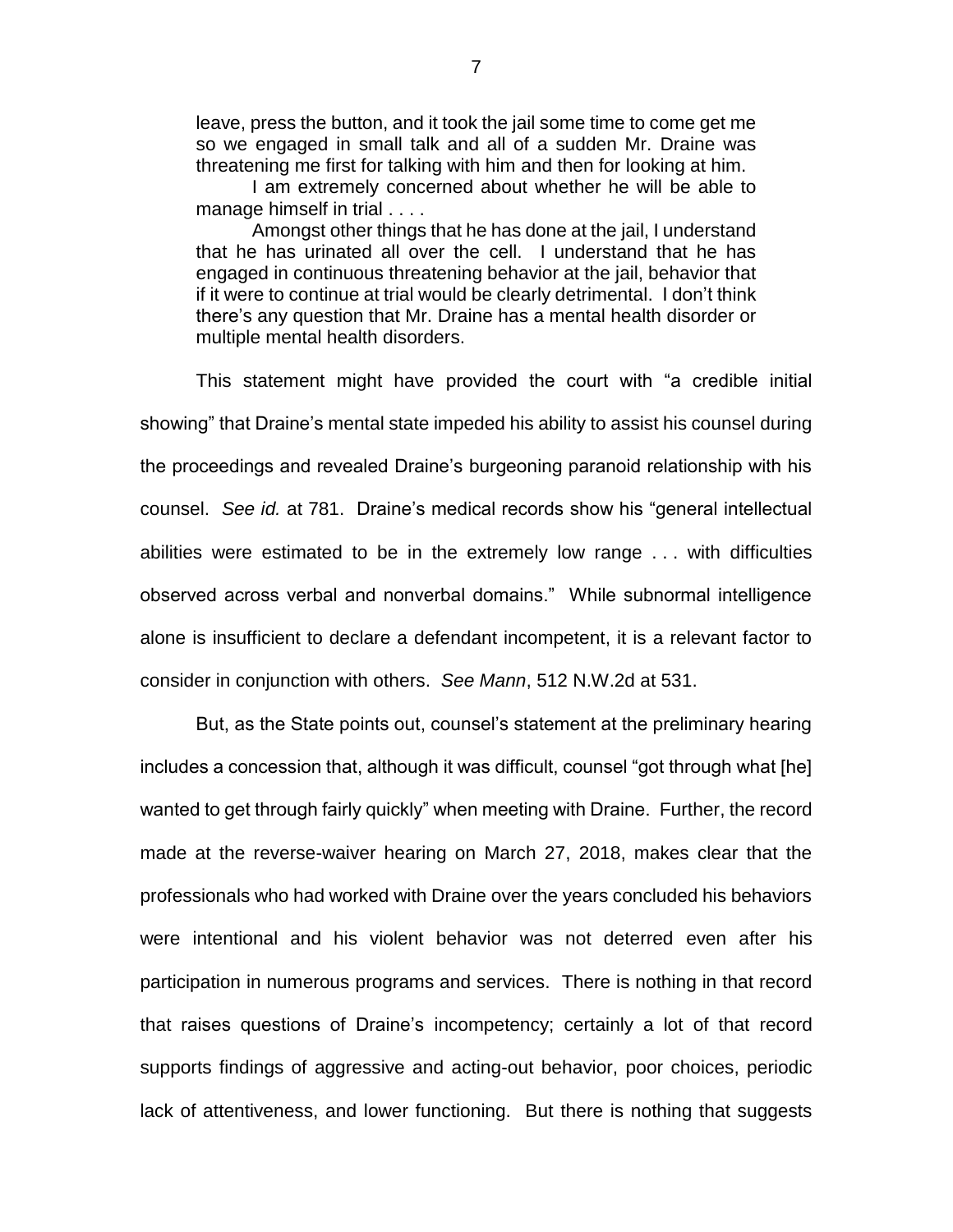Draine did not know what he was doing or that he had an inaccurate perception of the world around him.

We have also reviewed the presentence investigation report, which essentially confirms the foregoing and raises no concerns that Draine did not appreciate the charge, understand the proceedings, or was unable to assist in his defense. Notwithstanding counsel's recounting of specific instances of concern such as when Draine did not correctly identify him and became threatening toward him, counsel's statement that Draine has difficulty understanding what counsel tells him, and Draine's medical records indicating he is of extremely low intelligence—after a review of Draine's long history of juvenile court involvement and his pattern of aggressive and law-breaking behaviors, we conclude there is not probable cause to find "there is a bona fide doubt as to [Draine]'s competency." *See Einfeldt*, 773 N.W.2d at 782; *cf. State v. Kempf*, 282 N.W.2d 704, 709 (Iowa 1979) (requiring a competency evaluation when "the record shows a sixteen-yearold youth of borderline intelligence with emotional development lower than his age. He had limited experience with the legal system, difficulty in remembering basic events in his life, and a limited grasp of reality. He found jail intolerable and considered prison inevitable. He was allowed to plead guilty against the advice of his attorney, who questioned his competency. His guilty plea was permitted to stand even though the presentence investigation and psychiatric report lent additional substance to this concern").

Although we take heed of our supreme court's observation in *Einfeldt* that the impact of a competency evaluation on the State is modest while foregoing a competency evaluation has potentially dire consequences for a defendant, *see* 773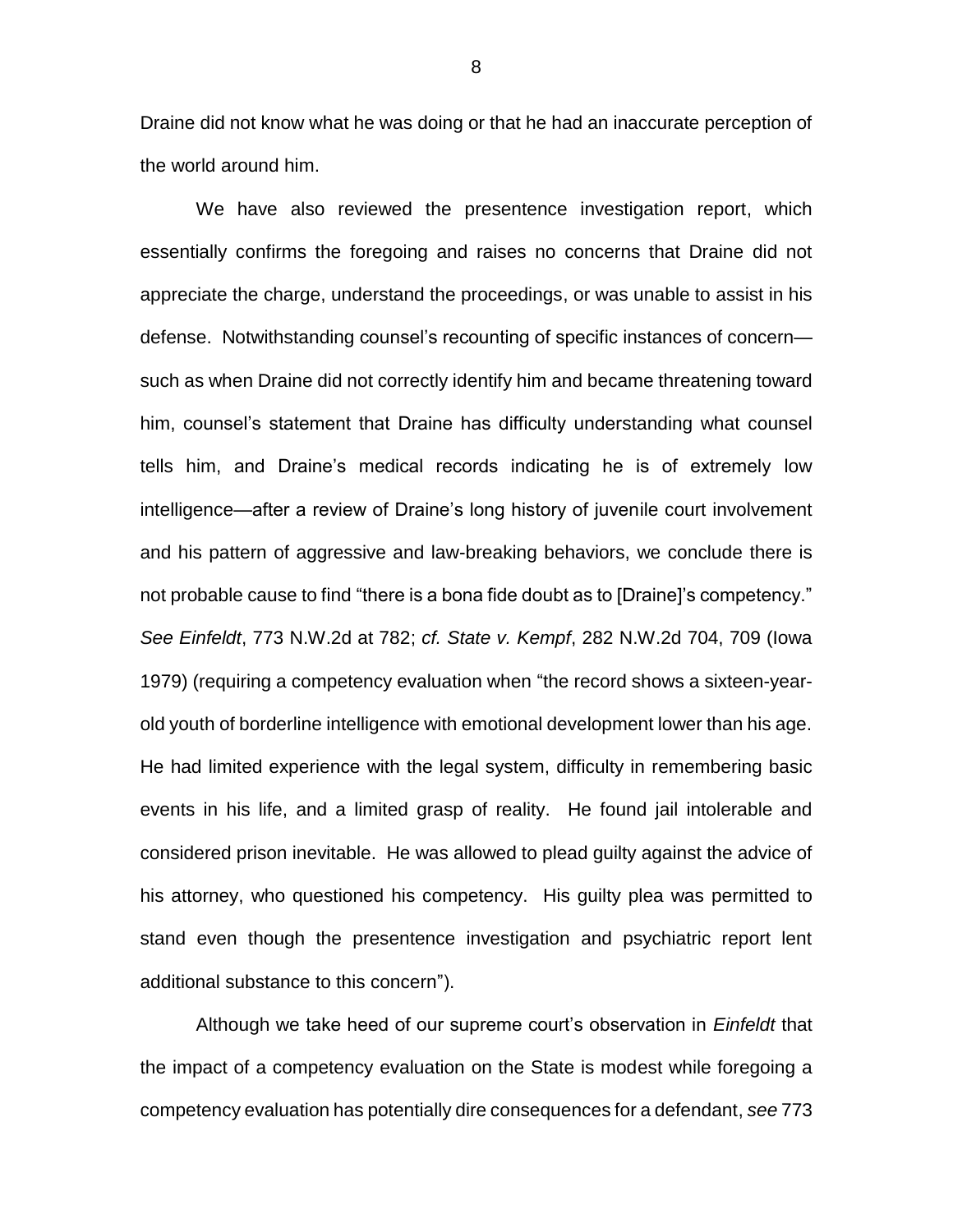N.W.2d at 782, we do not find the record in this case requires an evaluation. On our de novo review, we conclude Draine failed to establish probable cause of his incompetency and the district court properly denied his motion for an evaluation.

In an appellate brief section heading, Draine also asserts the district court erred in not ordering a competency evaluation following his motion in arrest of judgment. However, Draine does not identify any specific facts upon which the court should have relied to hold a preliminary hearing and find probable cause to order a competency evaluation following the motion in arrest of judgment. *See* Iowa Code § 812.3(1) ("The court may on its own motion schedule a hearing to determine probable cause if the defendant or defendant's attorney has failed or refused to make an application under this section and the court finds that there are specific facts showing that a hearing should be held on that question."). On our review of the record, we find no specific facts to prompt the district court to "believe a substantial question of [Draine]'s competency existed." *See Mann*, 512 N.W.2d at 531.

Finally, Draine argues the district court abused its discretion in denying his motion in arrest of judgment. *See State v. Smith*, 753 N.W.2d 562, 564 (Iowa 2008) (stating the denial of a motion in arrest of judgment is reviewed for an abuse of discretion). In his motion in arrest of judgment, Draine claimed he did not understand the questions asked of him during the plea colloquy, did not know what he signed when he signed the plea agreement, and did not want to plead guilty. On appeal, he claims the court should have looked beyond the plea proceedings and considered evidence of his low cognitive functioning to grant the motion. However, we will only find the district court abused its discretion if it "was exercised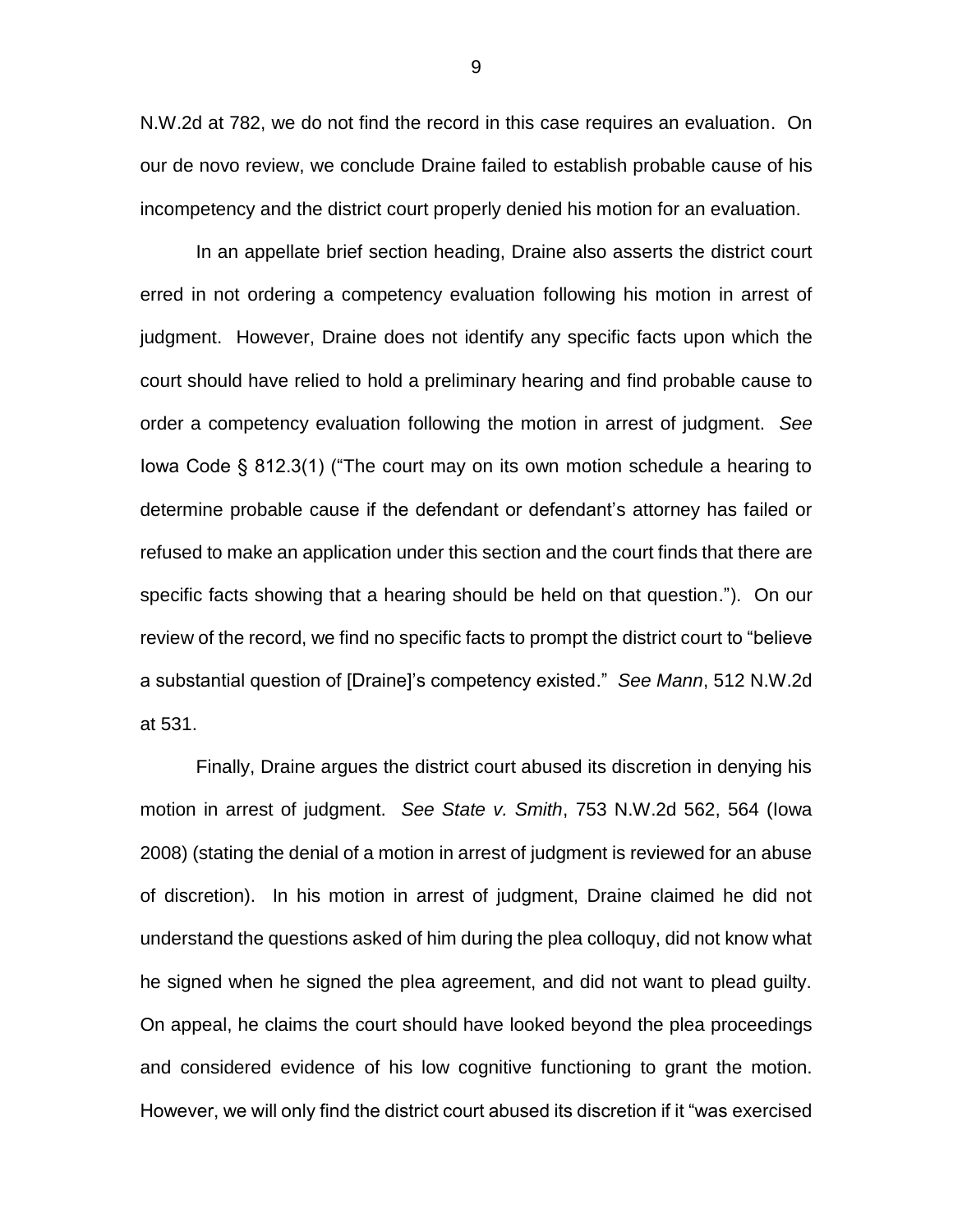on clearly untenable or unreasonable grounds." *See id.* "A ruling is untenable when the court bases it on an erroneous application of law." *Id.*

At the plea hearing, the court engaged Draine in a detailed and deliberate colloquy. When Draine's response to an inquiry prompted concern with the court, defense counsel discussed the issue with Draine off the record to ensure his understanding. The court then confirmed his understanding on the issue. When Draine responded to a question in a manner inconsistent with his prior conversations with defense counsel, counsel clarified Draine's response, and the court confirmed this clarification with Draine. The record shows the court and counsel took pains to ensure Draine understood the plea proceeding. The record of the plea proceeding demonstrates Draine entered his "plea understandably and without fear or persuasion" and "with full knowledge of the charge against him and of his rights and the consequences of a plea of guilty." *See State v. Weckman*, 180 N.W.2d 434, 436 (Iowa 1970). As a result, we conclude the district court did not abuse its discretion when it denied the motion in arrest of judgment. *See id.* We are not dissuaded by general evidence of Draine's low cognitive functioning because it is insufficient to refute the plea proceeding's clear indicia of Draine's knowing and intelligent guilty plea. *Cf. Arnold v. State*, 540 N.W.2d 243, 246 (Iowa 1995) ("[W]hen an applicant's assertions concerning the knowing and intelligent nature of a guilty plea are directly contradicted by the record, the applicant bears a special burden to establish that the record is inaccurate.").